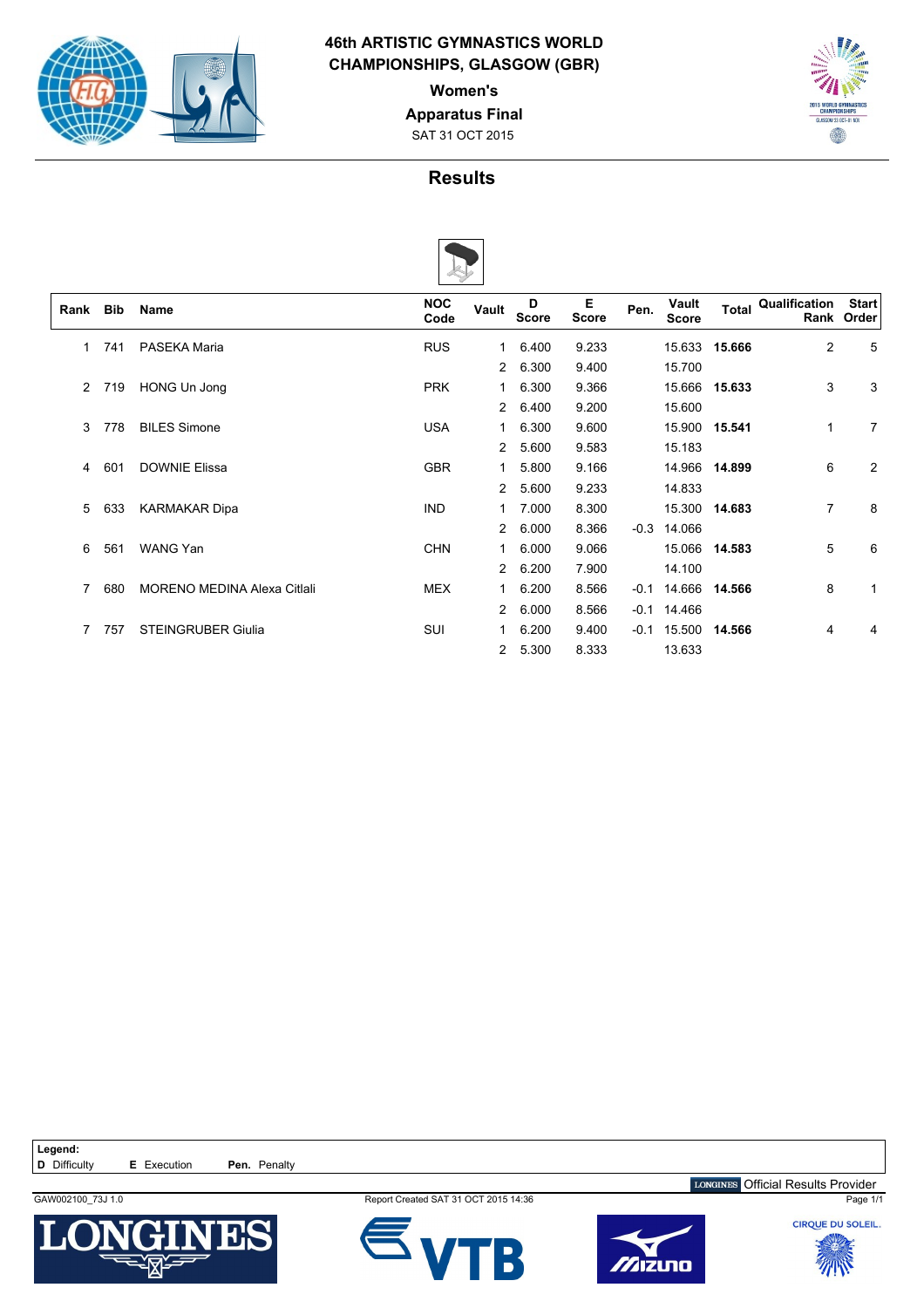

### **46th ARTISTIC GYMNASTICS WORLD CHAMPIONSHIPS, GLASGOW (GBR)**

**Women's**

**Apparatus Final**

SAT 31 OCT 2015



# **Results**

| Rank | <b>Bib</b> | Name                     | <b>NOC</b><br>Code | D<br><b>Score</b> | Е<br>Score | Pen. | <b>Total</b> | Qualification | <b>Start</b><br>Rank Order |
|------|------------|--------------------------|--------------------|-------------------|------------|------|--------------|---------------|----------------------------|
|      | 557        | <b>FAN Yilin</b>         | <b>CHN</b>         | 6.900             | 8.466      |      | 15.366       | 5             | 3                          |
|      | 740        | KOMOVA Viktorija         | <b>RUS</b>         | 6.600             | 8.766      |      | 15.366       | 2             | 4                          |
|      | 743        | SPIRIDONOVA Daria        | <b>RUS</b>         | 6.700             | 8.666      |      | 15.366       | 1             | 7                          |
|      | 781        | <b>KOCIAN Madison</b>    | <b>USA</b>         | 6.600             | 8.766      |      | 15.366       | 3             | 6                          |
| 5    | 779        | <b>DOUGLAS Gabrielle</b> | <b>USA</b>         | 6.400             | 8.733      |      | 15.133       | 7             | 5                          |
| 6    | 559        | <b>SHANG Chunsong</b>    | <b>CHN</b>         | 6.700             | 8.200      |      | 14.900       | 10            |                            |
|      | 604        | <b>HARROLD Ruby</b>      | <b>GBR</b>         | 6.300             | 8.466      |      | 14.766       | 9             | 8                          |
| 8    | 612        | <b>SCHEDER Sophie</b>    | <b>GER</b>         | 6.600             | 8.000      |      | 14.600       | 4             | 2                          |
|      |            |                          |                    |                   |            |      |              |               |                            |

Legend:<br>**D** Difficulty



**E** Execution **Pen.** Penalty

GAW007100\_73I 1.0 **Report Created SAT 31 OCT 2015 16:01 Report Created SAT 31 OCT 2015 16:01 Page 1/1** 





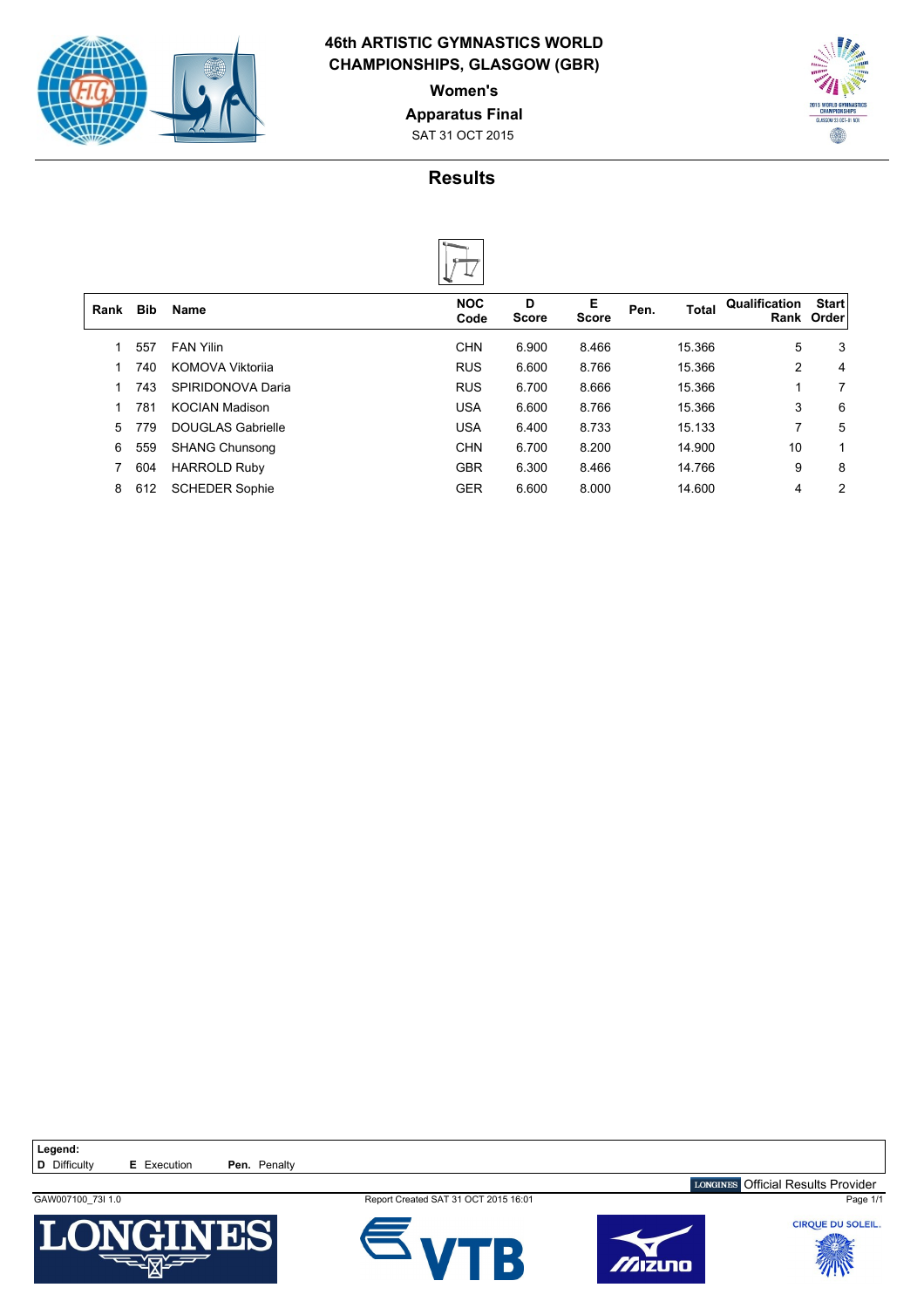

 $\overline{1}$ 

### **46th ARTISTIC GYMNASTICS WORLD CHAMPIONSHIPS, GLASGOW (GBR)**

**Women's**

**Apparatus Final**

SUN 1 NOV 2015



# **Results**



| Rank          | Bib | <b>Name</b>                | <b>NOC</b><br>Code | D<br><b>Score</b> | E<br><b>Score</b> | Pen. | <b>Total</b> | Qualification | <b>Start</b><br>Rank Order |
|---------------|-----|----------------------------|--------------------|-------------------|-------------------|------|--------------|---------------|----------------------------|
|               | 778 | <b>BILES Simone</b>        | <b>USA</b>         | 6.400             | 8.958             |      | 15.358       | 1             | 7                          |
| $\mathcal{P}$ | 697 | <b>WEVERS Sanne</b>        | <b>NED</b>         | 5.700             | 8.633             |      | 14.333       | 2             | 2                          |
| 3             | 611 | <b>SCHAEFER Pauline</b>    | <b>GER</b>         | 5.800             | 8.333             |      | 14.133       | 8             | 5                          |
| 4             | 740 | <b>KOMOVA Viktorija</b>    | <b>RUS</b>         | 5.700             | 8.233             |      | 13.933       | 4             | 4                          |
| 5             | 561 | WANG Yan                   | <b>CHN</b>         | 6.400             | 7.233             |      | 13.633       | 6             | 3                          |
| 6             | 744 | <b>TUTKHALIAN Seda</b>     | <b>RUS</b>         | 6.000             | 7.500             |      | 13.500       | 5             | 8                          |
|               | 546 | <b>BLACK Elsabeth</b>      | <b>CAN</b>         | 6.000             | 7.466             |      | 13.466       | 3             | 6                          |
| 8             | 692 | <b>THORSDOTTIR Eythora</b> | <b>NED</b>         | 5.700             | 7.033             |      | 12.733       | 9             |                            |
|               |     |                            |                    |                   |                   |      |              |               |                            |

Legend:<br>**D** Difficulty **E** Execution **Pen.** Penalty

13

GAW008100\_73I 1.0 **Report Created SUN 1 NOV 2015 14:50 Report Created SUN 1 NOV 2015 14:50 Page 1/1**